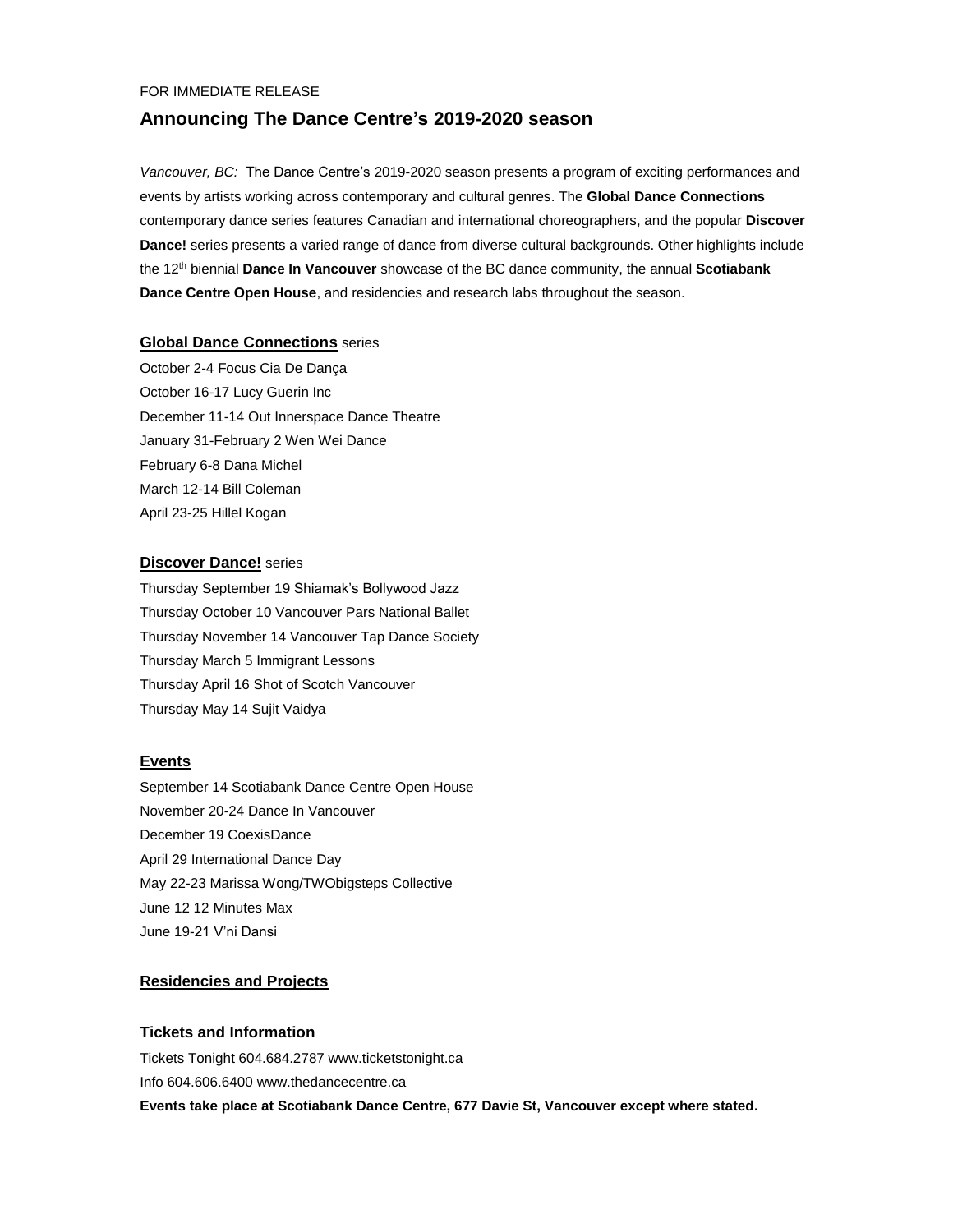### **Global Dance Connections series**

#### **Focus Cia De Dança: Still Reich**

### **Wednesday-Friday October 2-4 |** 8pm Post-show artist talkback October 3

Founded in Rio de Janeiro in 2000 by Brazilian choreographer Alex Neoral, Focus Cia De Dança has found huge audience success at home and abroad with its surging physicality and poetic depth. Neoral's artistic approach is rooted in Brazilian tradition but is fiercely modern, blending ballet and contemporary techniques. *Still Reich* comprises four dynamic works choreographed to the propulsive music of the iconic American composer Steve Reich. *Pathways* is built on intricate duets; *Trilas* explores how everything can change in a moment; *Wood Steps* is inspired by nomadic life; and *Keta* shows the dancers working at maximum power and velocity. Packed with complex partnering and sculpted shapes, the fluent choreography drives a celebration of movement, sound, and rhythm.

---

#### **Lucy Guerin Inc: Split**

#### **Wednesday-Thursday October 16-17 | 8pm** Post-show artist talkback October 17

Australian choreographer Lucy Guerin's sharp, elegant *Split* reflects the dilemmas of negotiating with oneself and others in a world of increased pressure and reduced resources. Two outstanding female dancers – one clothed and one naked – are framed by ever-diminishing dimensions of space and time with escalating intensity, accompanied by a pulsing electronic score. Cycling through competition, negotiation, harmony and aggression, this thought-provoking, multilayered work has received numerous awards. Lucy Guerin Inc was established in Melbourne in 2002 and is regarded as one of Australia's most fearless dance companies, touring internationally. Guerin has also been commissioned by leading organizations including Mikhail Baryshnikov's White Oak Dance Project, Rambert, and Chunky Move.

--

### **Out Innerspace Dance Theatre: Bygones**

#### **Wednesday-Saturday December 11-14 | 8pm** Post-show artist talkback December 12

#### Supported through the Artist-in-Residence program

Vancouver's Out Innerspace Dance Theatre combines virtuosic, hyper-detailed choreography with visual magic to make engaging dance works which reflect a time of rapid change, of ever-shifting boundaries, and of conflict and hope. *Bygones* is a new work created and performed by co-directors David Raymond and Tiffany Tregarthen in collaboration with dancers Renée Sigouin, Elya Grant and David Harvey. It considers how we are shaped by what we have overcome: and how something challenging can lead to something beautiful. Innovative movement, ghostly architecture, and transformed objects immerse us in a haunting universe of pseudo-things and supernatural selves existing on the margins of form and formlessness.

#### --

#### **Wen Wei Dance and Turning Point Ensemble: New Work**

## **Friday-Saturday January 31-February 1 | 7.30pm + Sunday February 2 | 2pm Fei and Milton Wong Experimental Theatre**

#### **SFU Woodwards: Goldcorp Centre for the Arts, 149 West Hastings Street**

Presented by Turning Point Ensemble, SFU Woodward's, and PuSh International Performing Arts Festival Supported through the Artist-in-Residence program

Two of Canada's leading voices in contemporary dance and music join forces to create an ambitious new work exploring the intersection between their respective art forms. Wen Wei Dance Artistic Director Wen Wei Wang's beautifully crafted choreography encompasses both his Chinese heritage and his Canadian identity,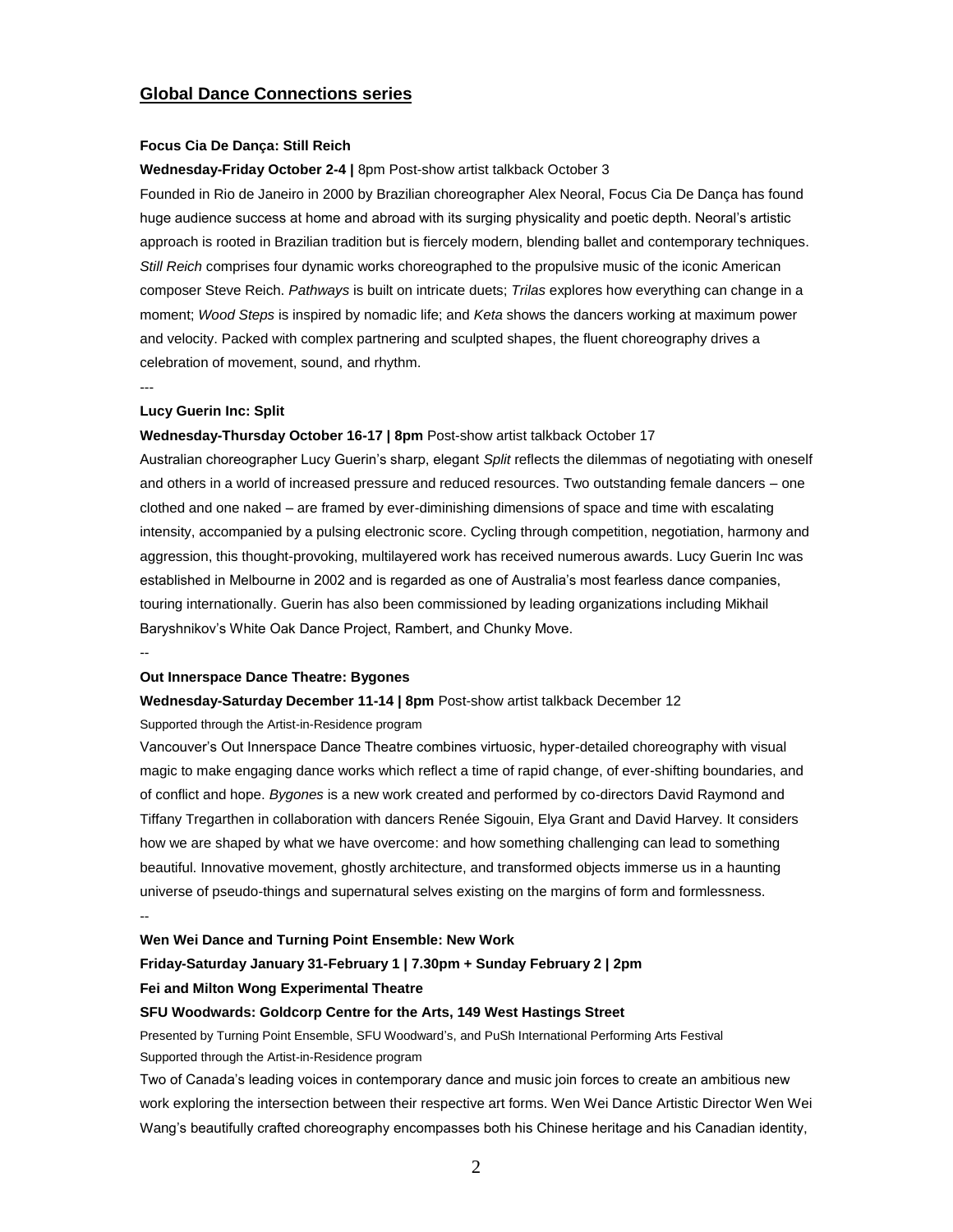drawing on aspects of Tai Chi, martial arts and Peking Opera. The score – by Turning Point Ensemble Artistic Director Owen Underhill and Vancouver composer Dorothy Chang– will be played on Chinese traditional instruments and Western instruments. With guest musicians from Taiwan joining local musicians and dancers on stage, this profoundly intercultural and personal project will reflect the rich and distinctive character of Vancouver.

--

#### **Dana Michel: CUTLASS SPRING**

#### **Thursday-Saturday February 6-8 | 8pm** Post-show artist talkback February 7

Presented with PuSh International Performing Arts Festival

The audacious and original works of Montreal-based dance artist Dana Michel have earned international attention and prestigious awards including the Jardin d'Europe Award at ImPulsTanz (Vienna), and the Silver Lion for Innovation in Dance at the Venice Biennale. Michel breaks through conventions with her daring choreographies, rejecting stereotypical physicality and identity, and creating a liberated world of shape-shifting metamorphosis, incorporating elements ranging from sculpture and comedy, to psychology and social commentary. Her latest creation, *CUTLASS SPRING*, delves into the mystery of the sexual self, exploring how cultural repression and her life as a performer, a mother, and a lover have shaped her sexual identity.

--

#### **Bill Coleman: Dollhouse**

### **Thursday-Saturday March 12-14 | 8pm** Post-show artist talkback March 13

Presented with Vancouver New Music

In *Dollhouse*, Canadian contemporary dance master and choreographer Bill Coleman portrays a figure whose whole world is literally falling in around him. Inhabiting a cluttered room which collapses and breaks at his every touch, he shares the stage with sound artist Gordon Monahan, whose unique score accompanies the descent into theatrical disintegration. Coleman resembles a modern fakir, as he suffers through painful yet comical situations on his way to sonic and visual chaos. Wildly original and virtually unclassifiable, *Dollhouse* encompasses tap dancing, performance art and sound installation, using mechanical and electronic objects, both handmade and found, to deliver surprising and dazzling images and rhythms.

--

#### **Hillel Kogan: We Love Arabs**

#### **Thursday-Saturday April 23-25 | 8pm**

April 24 performance in French with English surtitles | Post-show talkbacks April 24 (French) and April 25 (English)

#### Presented with Theatre La Seizième

*We Love Arabs* dives headlong into the toughest of questions - how can we co-exist within conflict? Somewhere in Tel Aviv, a Jewish choreographer enlists an Arab dancer to help create a work that will overcome fears and carry a message of peace. But as the work progresses, power struggles ensue; bodies resist control. Skewering choreographic fads as well as unconscious bias and misplaced good intentions, the piece unfolds as a corrosively funny takedown of politics, ethnic stereotypes, and contemporary dance itself. Hillel Kogan is one of Israel's most successful independent choreographers, blending biting political and social commentary with a highly physical movement language, and this award-winning work has been a hit on stages all over the world.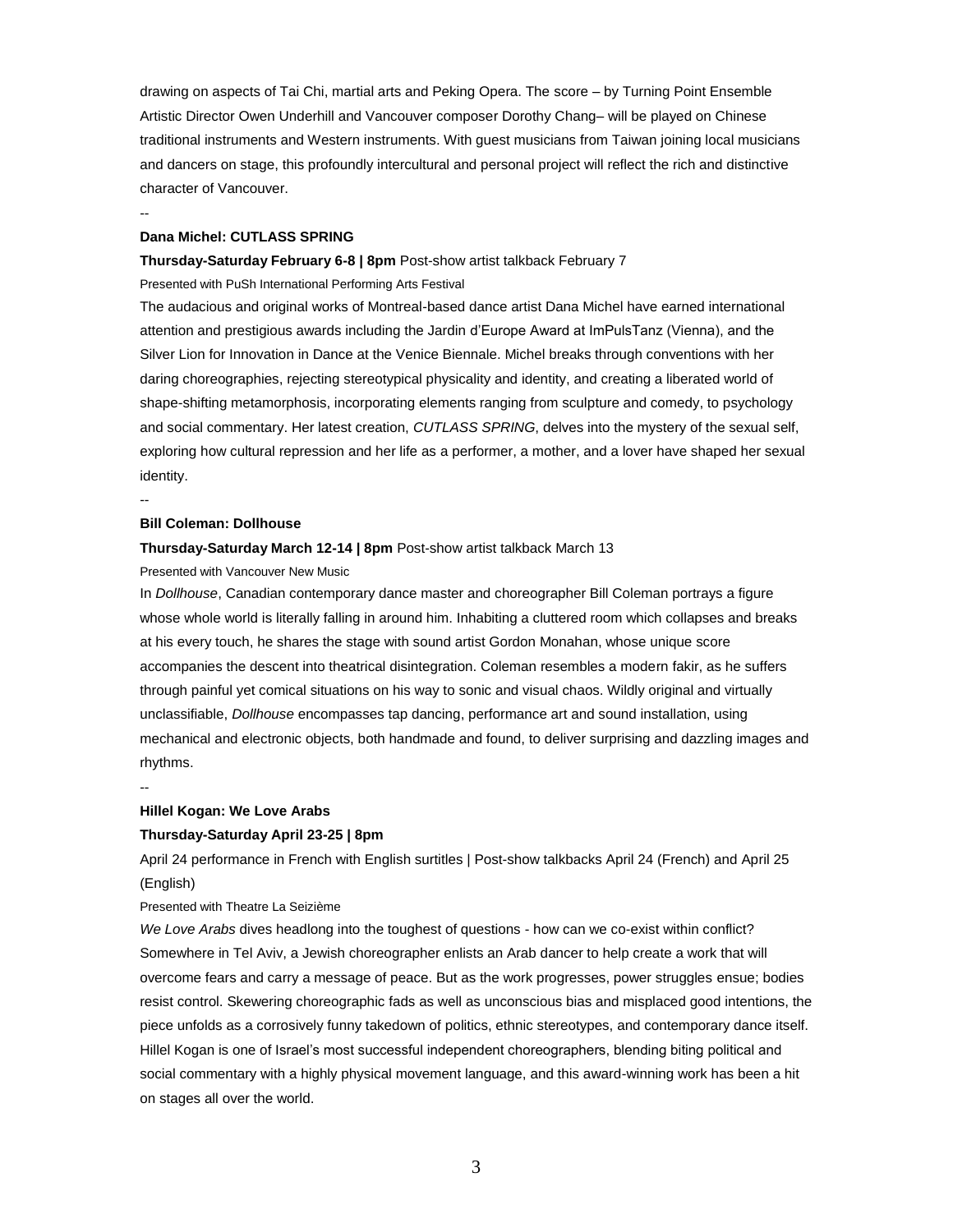#### **Global Dance Connections tickets** TicketsTonight.ca/604.684.2787.

Subscription packages available: 3 show pack \$78, 5 show pack \$120.

Single tickets for Focus Cia De Danca, Lucy Guerin Inc, Out Innerspace, Dana Michel, Bill Coleman from \$34.

Single tickets for Wen Wei Dance/Turning Point Ensemble and Hillel Kogan go on sale fall 2019.

### **Discover Dance! series**

#### **Shiamak's Bollywood Jazz**

#### **Thursday September 19 | 12 noon**

Originally springing from India's booming film industry, Bollywood dance has become its own wildly popular genre, fusing jazz, folk and modern influences with larger-than-life comedy and drama. The Shiamak Vancouver Dance Team will get your toes tapping with an explosive, high-energy performance packed with vitality and fun.

#### **Vancouver Pars National Ballet**

#### **Thursday October 10 | 12 noon**

The Vancouver Pars National Ballet was founded in 1989 by Azita Sahebjam, who emigrated from Iran to Canada after dancing was banned in her homeland. The company has earned a stellar reputation for its work preserving Iranian traditional and folkloric dances, and supporting new creations. A delightful whirlwind of movement, intoxicating music, and colourful costumes, this program will feature dances from some of the many regions, ethnic groups and cultures of Iran.

#### **Vancouver Tap Dance Society**

#### **Thursday November 14 | 12 noon + 6.30pm**

Get set for a percussive extravaganza with this gathering of accomplished and entertaining dancers! Introduced by Artistic Director Andrew Nemr, this program showcases the infectious rhythms, technical skill and musicality of tap dance, tracing its history and its contemporary innovations. The dancers will 'lay down some iron' and create a rhythmic conversation full of zest and charm.

#### **Immigrant Lessons**

#### **Thursday March 5 | 12 noon + 6.30pm**

Immigrant Lessons burst onto the Vancouver dance scene in 2017: this vibrant young collective promotes cultural pluralism through dance, music, fashion and visual design. Using an exciting mashup of styles including street dance, hip hop, Dancehall, Afrobeat and more, they tell stories of first- and secondgeneration immigrants, navigating Canadian culture and facing questions of identity and belonging. Audiences are taken on an emotional journey through curiosity, struggle, and love.

#### **Shot of Scotch Vancouver**

#### **Thursday April 16 | 12 noon**

According to legend, the roots of Highland dance go back centuries, with warriors imitating epic deeds from Scottish folklore. Today, nothing captures the spirit of Scottish culture better than a Highland dancer gracefully performing to the bagpipes. Shot of Scotch Vancouver showcases the athleticism, stamina and

4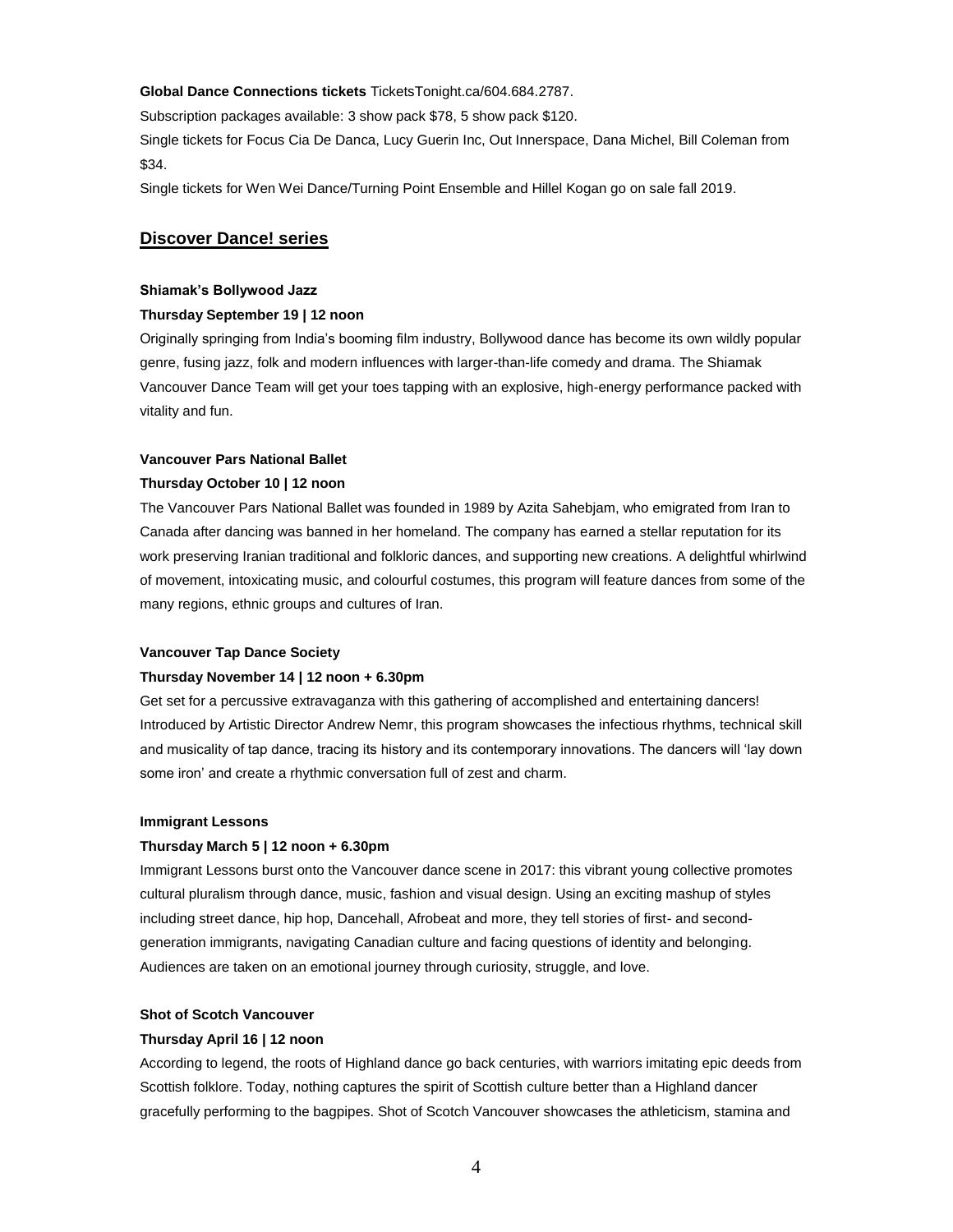artistry this form requires, emphasizing precise footwork, timing and technique, with an exhilarating selection of traditional dances and contemporary Highland dance choreographies.

#### **Sujit Vaidya**

#### **Thursday May 14 | 12 noon**

One of Vancouver's leading exponents of the exquisitely beautiful classical Indian dance style of bharata natyam, Sujit Vaidya also creates work which reflects a modern sensibility and pushes the boundaries of the form. This stimulating presentation will highlight the roots of bharata natyam and its ongoing evolution, featuring classical dances as well as a duet created by contemporary choreographer Alvin Erasga Tolentino, exploring a dance language that transcends tradition.

### **Discover Dance! tickets** TicketsTonight.ca/ 604.684.2787

12 noon shows: Subscription package \$60 for 6 shows, single tickets \$15/\$13. 6.30pm shows: single tickets \$22/\$18.

### **Events**

#### **The 18 th annual Scotiabank Dance Centre Open House**

### **Saturday September 14**

Presented with the support of Scotiabank

A day of free open classes, workshops, studio showings and events featuring a host of different dance styles, at Canada's flagship dance facility. Full schedule of events to be announced.

# **Free admission.**

----

### **Dance In Vancouver**

#### **Wednesday-Sunday November 20-24**

The 12th biennial Dance In Vancouver celebrates the energy and innovation of our contemporary dance scene: join us for five days of performances, studio showings and events, showcasing some of British Columbia's most exciting companies and artists. Featured artists and companies include: Andrea Catania/Alex Catona, battery opera performance, Company Vice Versa/Valerie Calam in collaboration with Kate Franklin, Joe Ink, Joshua Beamish/ MOVETHECOMPANY, Kinesis Dance somatheatro, Mardon + Mitsuhashi, OURO Collective, Raven Spirit Dance, and Vision Impure.

Curator: Dieter Jaenicke, tanzmesse nrw (Germany)

**Tickets** go on sale September 2019.

----

### **Olivia C. Davies/O.Dela Arts**

### **CoexisDance: Western Edition #2**

### **Thursday December 19 | 8pm**

Presented with O.Dela Arts

Dance and music meet on stage in CoexisDance, curated by Olivia C. Davies, Artistic Director of O.Dela Arts. Dance artists and musicians share short improvised works in an intimate evening of live duets, culminating in a group jam.

**Tickets** suggested \$10 donation at the door.

**---**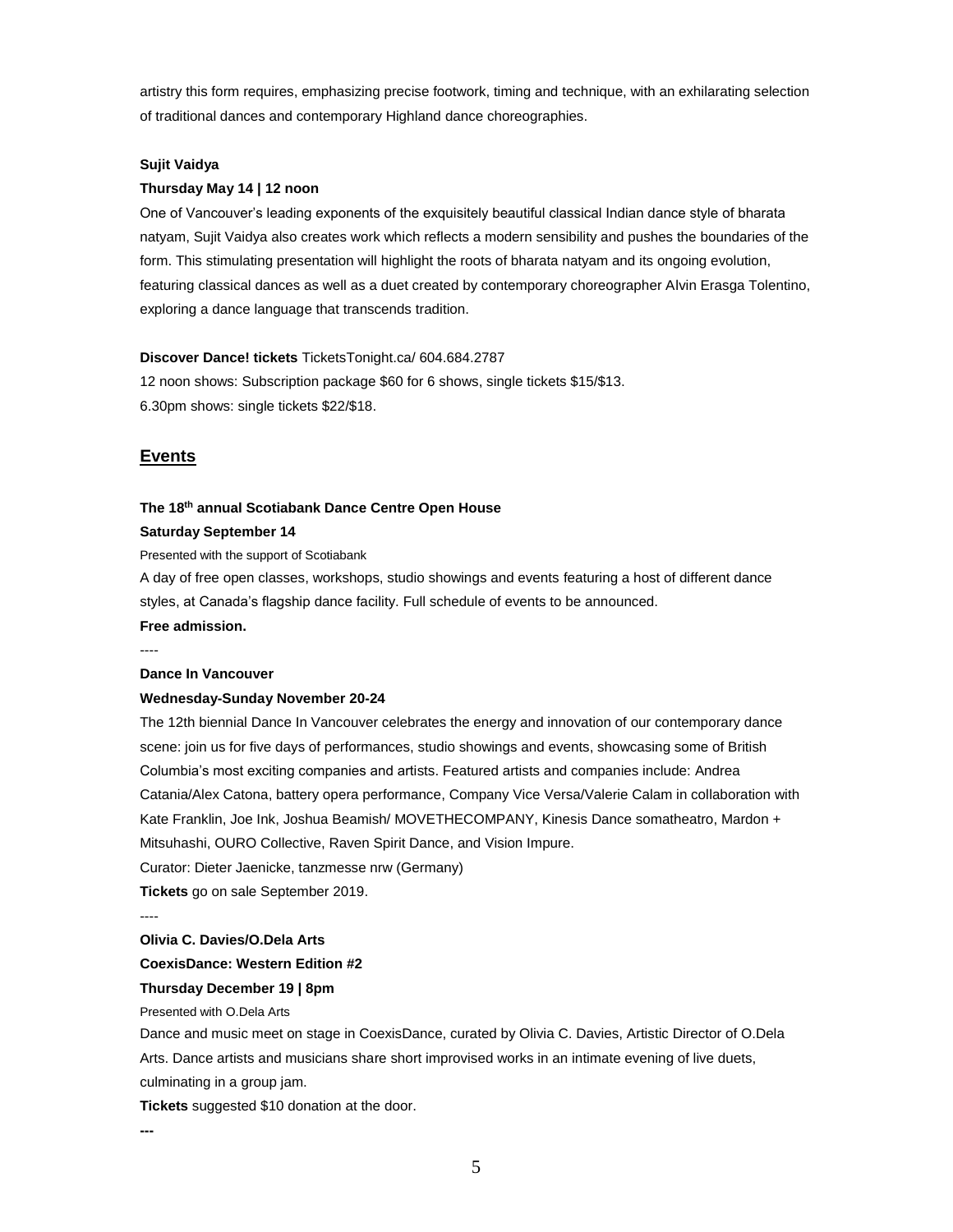#### **International Dance Day**

#### **Wednesday April 29**

Initiated in 1982 by UNESCO, International Dance Day is marked annually on April 29 across Canada and around the world. Each year The Dance Centre presents a program of events celebrating the vitality and diversity of dance in Vancouver. Full program of events to be announced.

#### ---

#### **Marissa Wong/TWObigsteps Collective**

#### **Friday-Saturday May 22-23 | 8pm**

#### Presented with TWObigsteps Collective

Co-founder of the innovative emerging collective TWObigsteps, Marissa Wong examines the impact of trauma in her new solo, reclaiming courage and fortitude through dance. The program also includes a collaboration between her fellow collective members Katie Cassady and Stéphanie Cyr. **Tickets** go on sale fall 2019.

---

#### **12 Minutes Max**

### **Friday June 12 | 8pm**

The 12 Minutes Max series supports the development of innovative new works lasting twelve minutes or less. Three times per season a rotating panel of guest curators will select up to four artists who will develop their works in the studio, followed by public studio showings. Artists and showing dates will be announced throughout the year. A selection of the works will be presented in performance on June 12, 2020. **Tickets** go on sale spring 2020.

#### **V'ni Dansi**

 $\overline{\phantom{a}}$ 

#### **June 19-21**

Supported through the Artist-in-Residence program

Led by Artistic Director Yvonne Chartrand, V'ni Dansi ('Come and Dance' in Michif) is dedicated to sharing the stories and culture of the Métis, through both traditional and contemporary dance. *Michif Medicines* is a new Indigenous contemporary dance work created through an international collaboration with Santa Fe's Dancing Earth.

**Tickets** go on sale spring 2020.

### **Residencies and Projects**

#### **Artists-in-Residence:**

Arash Khakpour and Emmalena Fredriksson Joshua Beamish/MOVETHECOMPANY Les Productions Figlio Out Innerspace Dance Theatre Raven Spirit Dance V'ni Dansi Wen Wei Dance

### **DanceLab:**

Amber Funk Barton/the response. (music)